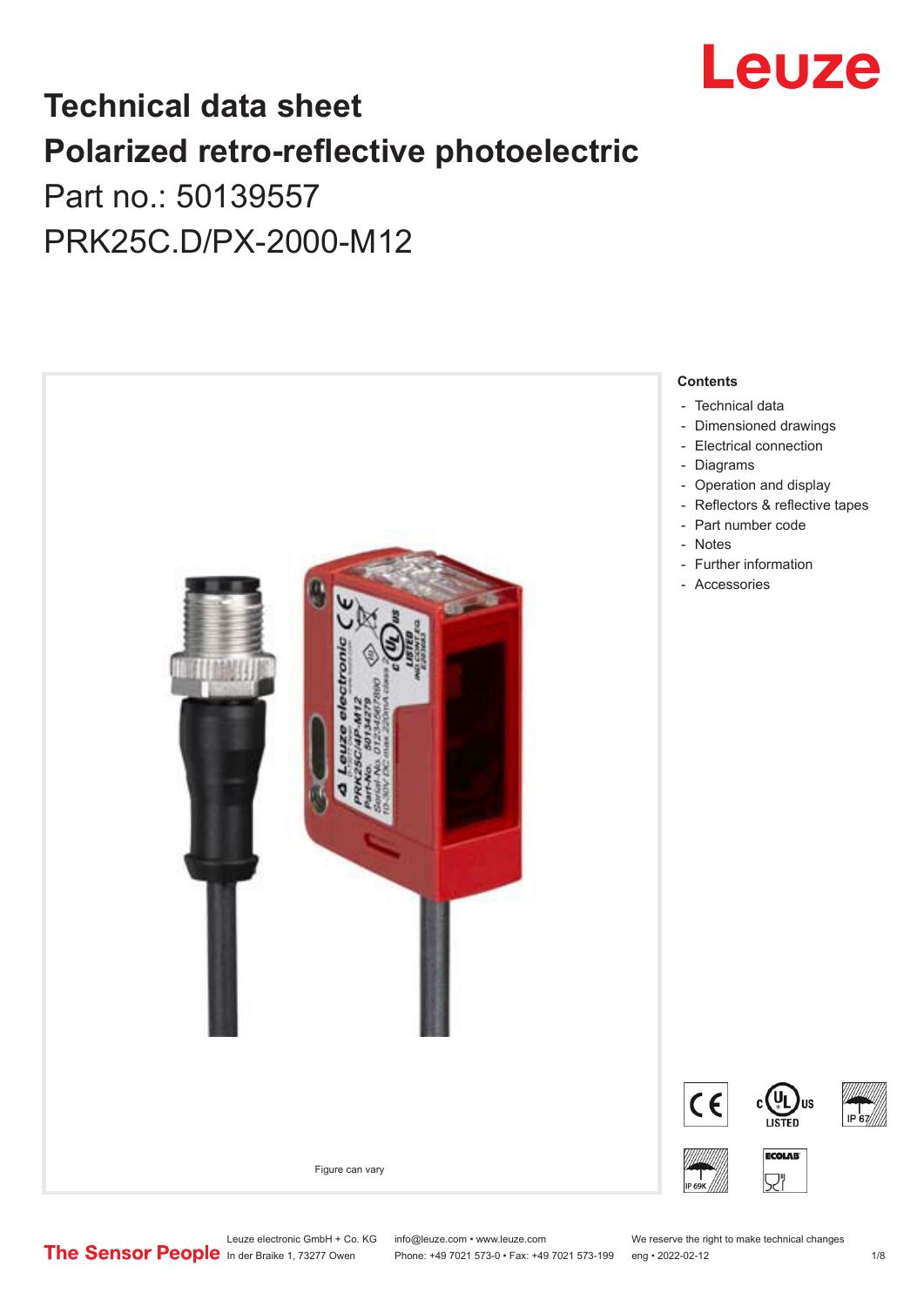## <span id="page-1-0"></span>**Technical data**

# Leuze

#### **Basic data**

| <b>Series</b>                                  | 25C                                         |  |
|------------------------------------------------|---------------------------------------------|--|
| <b>Operating principle</b>                     | Reflection principle                        |  |
| <b>Application</b>                             | Detection of stretch-wrapped objects        |  |
| <b>Optical data</b>                            |                                             |  |
| <b>Operating range</b>                         | Guaranteed operating range                  |  |
| <b>Operating range</b>                         | 0.05  8 m, With reflector TK(S)<br>100x100  |  |
| <b>Operating range limit</b>                   | Typical operating range                     |  |
| <b>Operating range limit</b>                   | $0.0510$ m, With reflector TK(S)<br>100x100 |  |
| <b>Light source</b>                            | LED, Red                                    |  |
| Wavelength                                     | 640 nm                                      |  |
| <b>Transmitted-signal shape</b>                | Pulsed                                      |  |
| <b>LED</b> group                               | Exempt group (in acc. with EN 62471)        |  |
| <b>Electrical data</b>                         |                                             |  |
| <b>Protective circuit</b>                      | Polarity reversal protection                |  |
|                                                | Short circuit protected                     |  |
| Performance data                               |                                             |  |
| Supply voltage U <sub>B</sub>                  | 10  30 V, DC, Incl. residual ripple         |  |
| <b>Residual ripple</b>                         | 0  15 %, From $U_{\rm B}$                   |  |
| <b>Open-circuit current</b>                    | 020mA                                       |  |
| <b>Outputs</b>                                 |                                             |  |
| Number of digital switching outputs 1 Piece(s) |                                             |  |
|                                                |                                             |  |
| <b>Switching outputs</b>                       |                                             |  |
| Voltage type                                   | DC                                          |  |
| Switching current, max.                        | 100 mA                                      |  |

#### **Switching output 1 Connection 1, pin 4 Switching element** Transistor, PNP **Switching principle** Dark switching

#### **Timing**

| <b>Switching frequency</b> | 1.500 Hz  |
|----------------------------|-----------|
| <b>Response time</b>       | $0.33$ ms |
| <b>Readiness delay</b>     | 300 ms    |

low: ≤2.5V

#### **Connection**

| <b>Connection 1</b>       |                       |
|---------------------------|-----------------------|
| <b>Function</b>           | Signal OUT            |
|                           | Voltage supply        |
| <b>Type of connection</b> | Cable with connector  |
| Cable length              | 2,000 mm              |
| <b>Sheathing material</b> | <b>PUR</b>            |
| Cable color               | <b>Black</b>          |
| Wire cross section        | $0.2$ mm <sup>2</sup> |
| <b>Thread size</b>        | M <sub>12</sub>       |
| <b>Type</b>               | Male                  |
| <b>Material</b>           | <b>PUR</b>            |
| No. of pins               | 4-pin                 |
| <b>Encoding</b>           | A-coded               |

#### **Mechanical data**

| Dimension (W x H x L)             | 15 mm x 42.7 mm x 30 mm              |
|-----------------------------------|--------------------------------------|
| <b>Housing material</b>           | Plastic                              |
| <b>Plastic housing</b>            | <b>ABS</b>                           |
| Lens cover material               | <b>Plastic</b>                       |
| Net weight                        | 55q                                  |
| <b>Housing color</b>              | Red                                  |
| Type of fastening                 | Through-hole mounting with M4 thread |
|                                   | Via optional mounting device         |
| <b>Compatibility of materials</b> | <b>ECOLAB</b>                        |
| <b>Operation and display</b>      |                                      |
| Type of display                   | LED                                  |
| <b>Number of LEDs</b>             | 2 Piece(s)                           |
| <b>Environmental data</b>         |                                      |
| Ambient temperature, operation    | $-40$ 60 °C                          |
| Ambient temperature, storage      | $-40$ 70 °C                          |
| <b>Certifications</b>             |                                      |
| Degree of protection              | IP 67                                |
|                                   | IP 69K                               |
| <b>Protection class</b>           | III                                  |
| <b>Certifications</b>             | c UL US                              |
| <b>Standards applied</b>          | IEC 60947-5-2                        |
| <b>Classification</b>             |                                      |
| <b>Customs tariff number</b>      | 85365019                             |
| <b>ECLASS 5.1.4</b>               | 27270902                             |
| <b>ECLASS 8.0</b>                 | 27270902                             |
| <b>ECLASS 9.0</b>                 | 27270902                             |
| <b>ECLASS 10.0</b>                | 27270902                             |
| ECLASS 11.0                       | 27270902                             |
| <b>ECLASS 12.0</b>                | 27270902                             |
| <b>ETIM 5.0</b>                   | EC002717                             |
| <b>ETIM 6.0</b>                   | EC002717                             |
| <b>ETIM 7.0</b>                   | EC002717                             |
|                                   |                                      |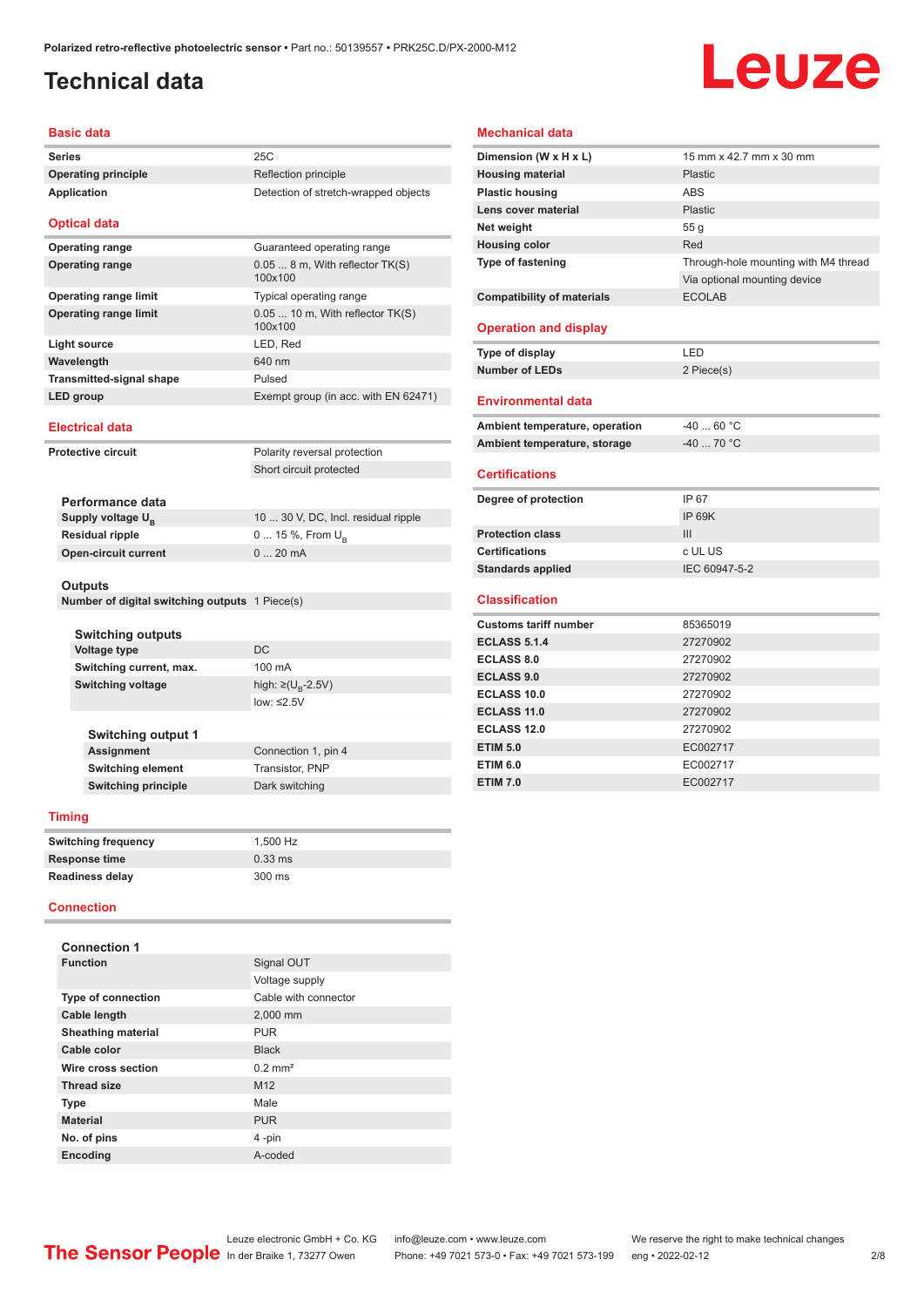### <span id="page-2-0"></span>**Dimensioned drawings**

All dimensions in millimeters



### **Electrical connection**

**Connection 1**

| <b>Function</b>           | Signal OUT<br>Voltage supply |
|---------------------------|------------------------------|
| Type of connection        | Cable with connector         |
| Cable length              | 2,000 mm                     |
| <b>Sheathing material</b> | <b>PUR</b>                   |
| Cable color               | <b>Black</b>                 |
| Wire cross section        | $0.2$ mm <sup>2</sup>        |
| <b>Thread size</b>        | M12                          |
| <b>Type</b>               | Male                         |
| <b>Material</b>           | <b>PUR</b>                   |
| No. of pins               | $4$ -pin                     |
| Encoding                  | A-coded                      |

#### **Pin Pin assignment**

|    | $V +$ |  |
|----|-------|--|
| כי | n.c.  |  |
| ີ  | GND   |  |
|    | OIII1 |  |



Leuze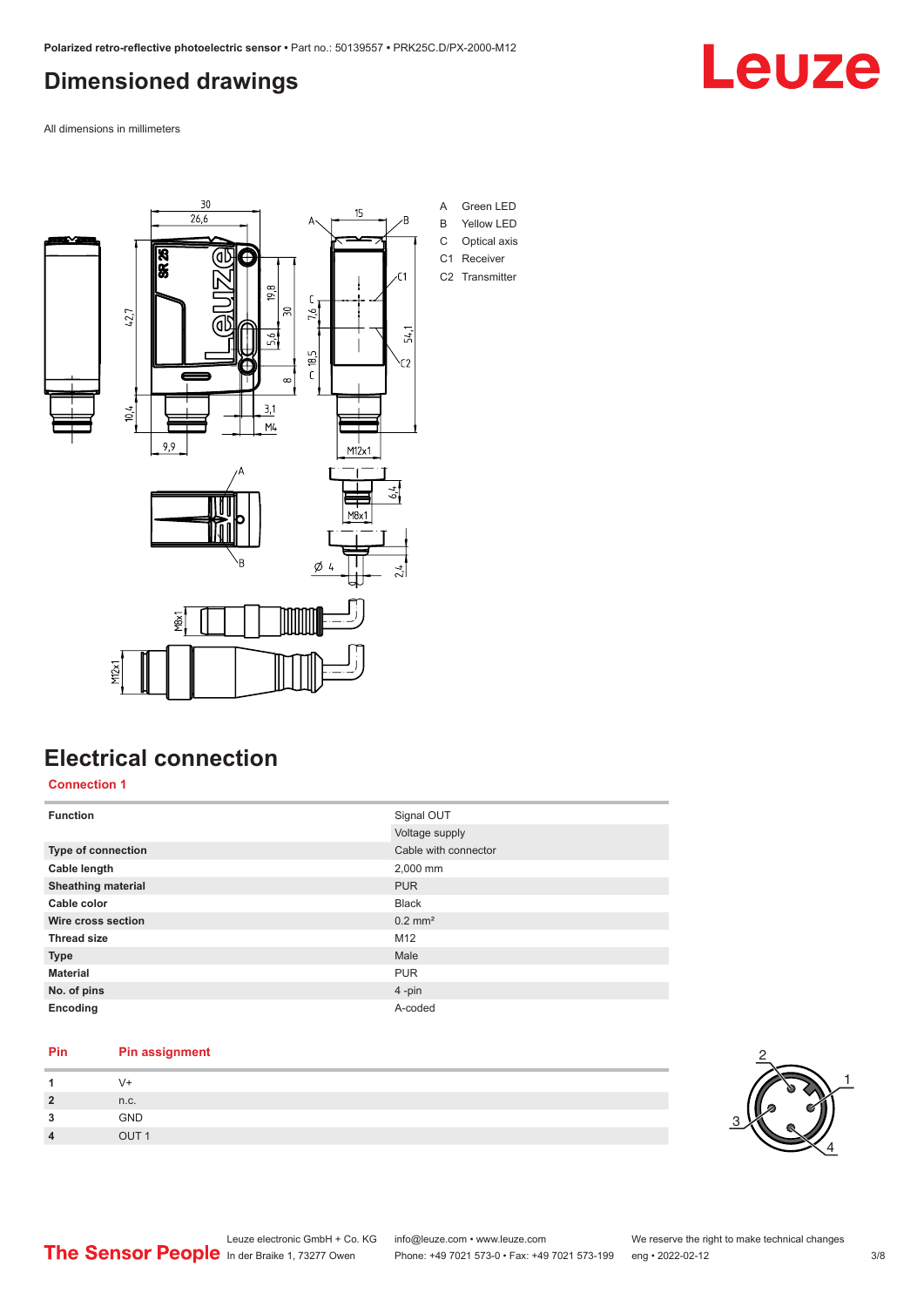#### <span id="page-3-0"></span>**Diagrams**

## Leuze

Typ. response behavior (TKS100x100)



#### Typ. function reserve



| x | Distance [m] |  |  |
|---|--------------|--|--|
|   |              |  |  |

- y Function reserve
- A TKS 100x100
- B TKS 40x60
- C TKS 20x40

## **Operation and display**

| <b>LED</b>     | <b>Display</b>           | Meaning                              |
|----------------|--------------------------|--------------------------------------|
|                | Green, continuous light  | Operational readiness                |
| $\overline{2}$ | Yellow, continuous light | Light path free                      |
|                | Yellow, flashing         | Light path free, no function reserve |

#### **Reflectors & reflective tapes**

|                | Part no. | <b>Designation</b> | <b>Operating range</b><br><b>Operating range</b> | <b>Description</b>                                                                                                                                                                                                                     |
|----------------|----------|--------------------|--------------------------------------------------|----------------------------------------------------------------------------------------------------------------------------------------------------------------------------------------------------------------------------------------|
| $\overline{2}$ | 50117583 | MTKS 50x50.1       | 0.35m<br>0.226m                                  | Design: Rectangular<br>Triple reflector size: 1.2 mm<br>Reflective surface: 50 mm x 50 mm<br>Material: Plastic<br>Base material: Plastic<br>Chemical designation of the material: PMMA8N<br>Fastening: Through-hole mounting, Adhesive |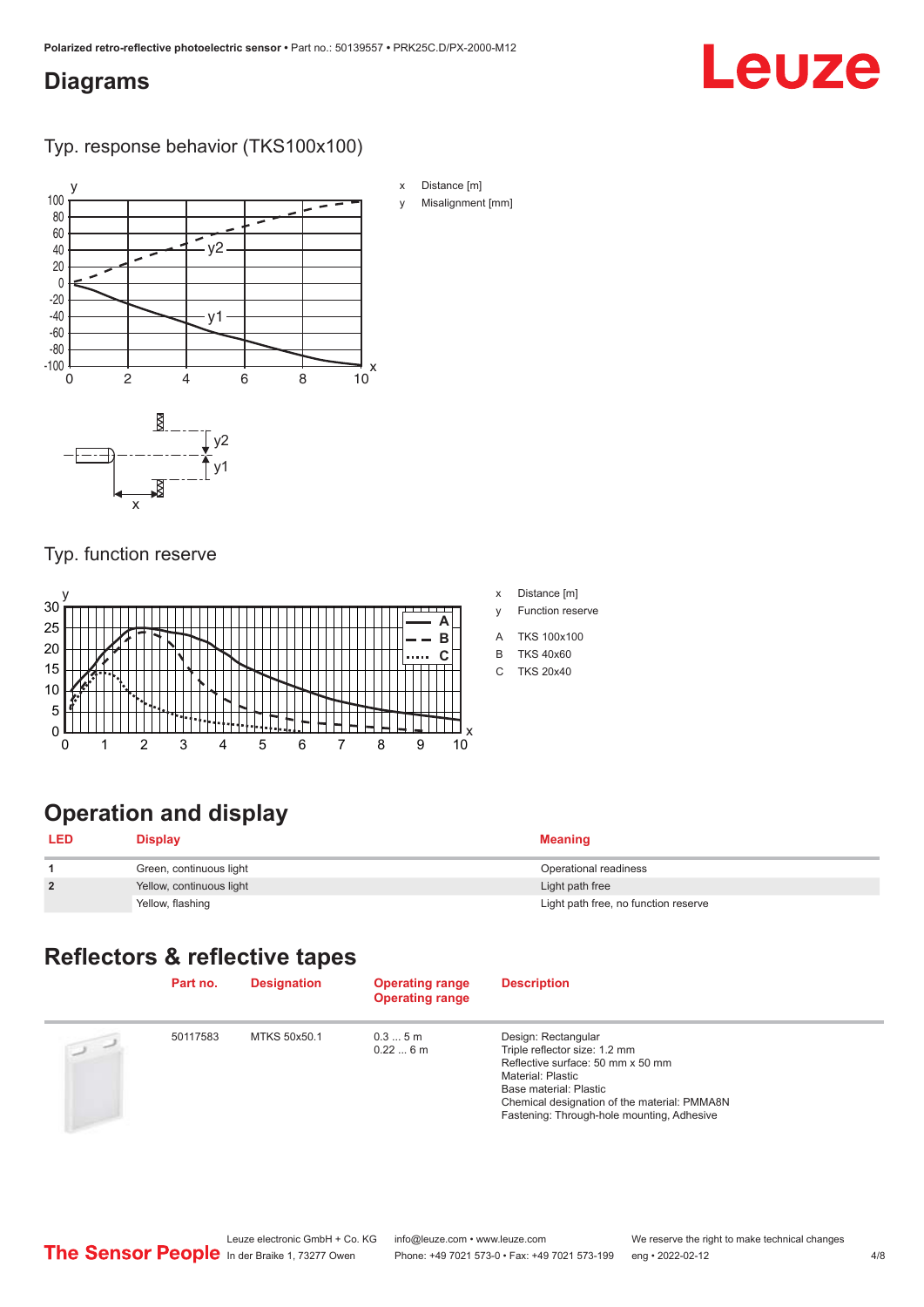### <span id="page-4-0"></span>**Reflectors & reflective tapes**

## **Leuze**

| Part no. | <b>Designation</b> | <b>Operating range</b><br><b>Operating range</b> | <b>Description</b>                                                                                                                                                                                                                          |
|----------|--------------------|--------------------------------------------------|---------------------------------------------------------------------------------------------------------------------------------------------------------------------------------------------------------------------------------------------|
| 50106119 | REF 4-A-100x100    | 0.252m<br>0.22.5m                                | Design: Rectangular<br>Reflective surface: 100 mm x 100 mm<br>Material: Plastic<br>Chemical designation of the material: PMMA<br>Fastening: Self-adhesive                                                                                   |
| 50110192 | REF 6-A-50x50      | 0.133.5m<br>0.14m                                | Design: Rectangular<br>Triple reflector size: 0.3 mm<br>Reflective surface: 50 mm x 50 mm<br>Material: Plastic<br>Chemical designation of the material: PMMA<br>Fastening: Self-adhesive                                                    |
| 50003192 | TK 100x100         | 0.078m<br>$0.0510$ m                             | Design: Rectangular<br>Triple reflector size: 4 mm<br>Reflective surface: 96 mm x 96 mm<br>Material: Plastic<br>Base material: Plastic<br>Chemical designation of the material: PMMA8N<br>Fastening: Rear side can be glued                 |
| 50022816 | <b>TKS 100X100</b> | 0.078m<br>$0.0510$ m                             | Design: Rectangular<br>Triple reflector size: 4 mm<br>Reflective surface: 96 mm x 96 mm<br>Material: Plastic<br>Base material: Plastic<br>Chemical designation of the material: PMMA8N<br>Fastening: Through-hole mounting, Adhesive        |
| 50081283 | <b>TKS 20X40</b>   | 0.122.5m<br>0.083m                               | Design: Rectangular<br>Triple reflector size: 2.3 mm<br>Reflective surface: 16 mm x 38 mm<br>Material: Plastic<br>Base material: Plastic<br>Chemical designation of the material: PMMA8N<br>Fastening: Through-hole mounting, Adhesive      |
| 50040820 | <b>TKS 40X60</b>   | 0.084m<br>0.065m                                 | Design: Rectangular<br>Triple reflector size: 4 mm<br>Reflective surface: 37 mm x 56 mm<br><b>Material: Plastic</b><br>Base material: Plastic<br>Chemical designation of the material: PMMA8N<br>Fastening: Through-hole mounting, Adhesive |

#### **Part number code**

Part designation: **AAA25C d EE-f.GGH/iJ-K**

| AAA25C | Operating principle / construction<br>HT25C: Diffuse reflection sensor with background suppression<br>PRK25C: Retro-reflective photoelectric sensor with polarization filter<br>LS25C: Throughbeam photoelectric sensor transmitter<br>LE25C: Throughbeam photoelectric sensor receiver<br>DRT25C: Dynamic reference diffuse sensor |
|--------|-------------------------------------------------------------------------------------------------------------------------------------------------------------------------------------------------------------------------------------------------------------------------------------------------------------------------------------|
| d      | Light type<br>n/a: red light<br>I: infrared light                                                                                                                                                                                                                                                                                   |
| EE     | Light source<br>$n/a$ : LED<br>L1: laser class 1<br>L <sub>2</sub> : laser class 2                                                                                                                                                                                                                                                  |
|        | Preset range (optional)<br>n/a: operating range acc. to data sheet<br>xxxF: Preset range [mm]                                                                                                                                                                                                                                       |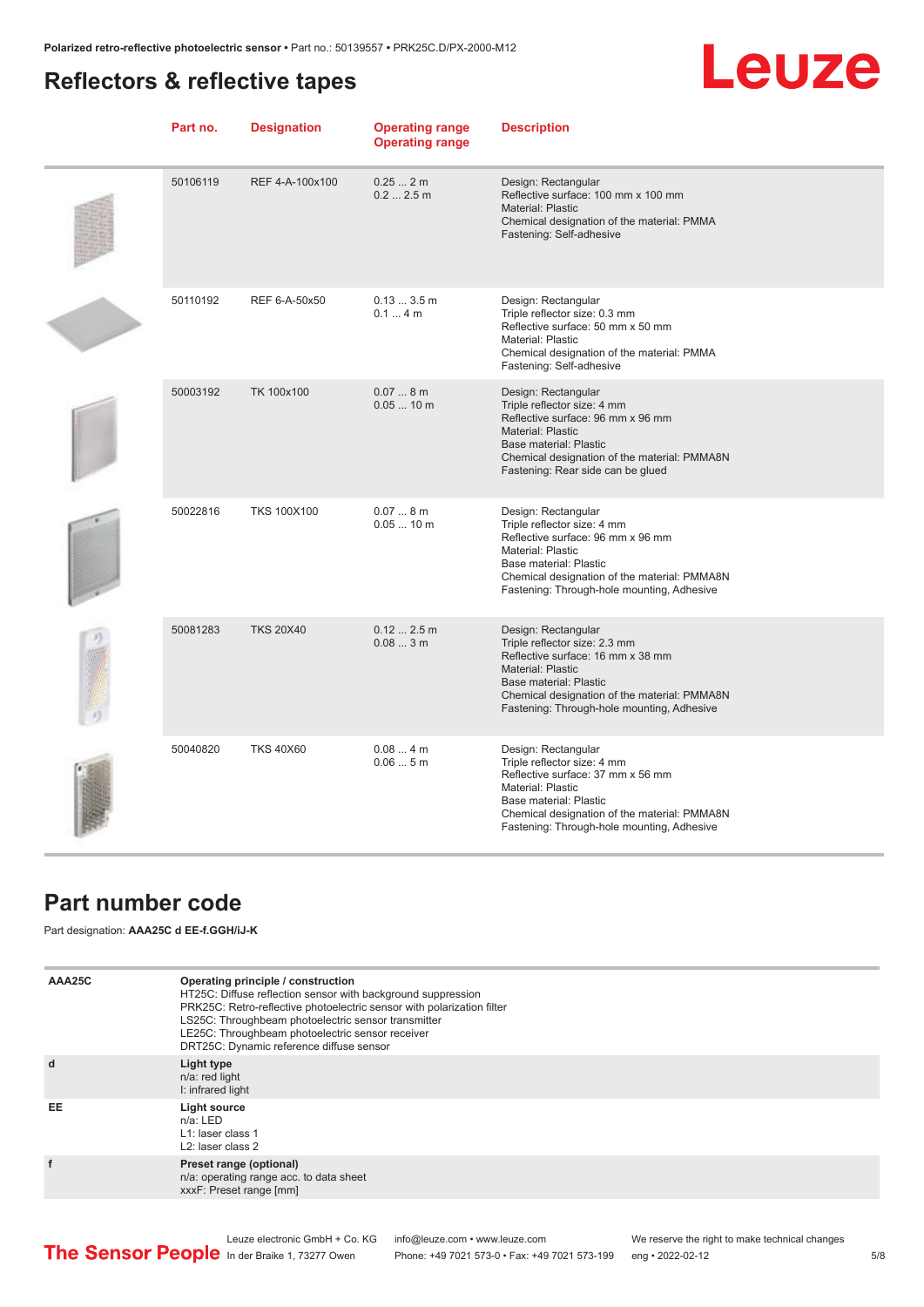#### <span id="page-5-0"></span>**Part number code**

## Leuze

| GG        | Equipment<br>A: Autocollimation principle (single lens)<br>S: small light spot<br>D: Detection of stretch-wrapped objects<br>X: extended model<br>HF: Suppression of HF illumination (LED)<br>XL: Extra long light spot<br>T: autocollimation principle (single lens) for highly transparent bottles without tracking<br>TT: autocollimation principle (single lens) for highly transparent bottles with tracking<br>F: Foreground suppression<br>R: greater operating range<br>SL: Slit diaphragm                                                     |
|-----------|--------------------------------------------------------------------------------------------------------------------------------------------------------------------------------------------------------------------------------------------------------------------------------------------------------------------------------------------------------------------------------------------------------------------------------------------------------------------------------------------------------------------------------------------------------|
| H         | Operating range adjustment<br>1: 270° potentiometer<br>2: multiturn potentiometer<br>3: teach-in via button<br>R: greater operating range                                                                                                                                                                                                                                                                                                                                                                                                              |
| j.        | Switching output/function OUT 1/IN: Pin 4 or black conductor<br>2: NPN transistor output, light switching<br>N: NPN transistor output, dark switching<br>4: PNP transistor output, light switching<br>P: PNP transistor output, dark switching<br>X: pin not used<br>8: activation input (activation with high signal)<br>L: IO-Link interface (SIO mode: PNP light switching, NPN dark switching)<br>6: push-pull switching output, PNP light switching, NPN dark switching<br>G: Push-pull switching output, PNP dark switching, NPN light switching |
| J         | Switching output / function OUT 2/IN: pin 2 or white conductor<br>2: NPN transistor output, light switching<br>N: NPN transistor output, dark switching<br>4: PNP transistor output, light switching<br>P: PNP transistor output, dark switching<br>W: warning output<br>X: pin not used<br>6: push-pull switching output, PNP light switching, NPN dark switching<br>T: teach-in via cable<br>G: Push-pull switching output, PNP dark switching, NPN light switching                                                                                  |
| ĸ         | <b>Electrical connection</b><br>n/a: cable, standard length 2000 mm, 4-wire<br>200-M12: cable, length 200 mm with M12 connector, 4-pin, axial (plug)<br>M8: M8 connector, 4-pin (plug)<br>M12: M12 connector, 4-pin (plug)<br>200-M8: cable, length 200 mm with M8 connector, 4-pin, axial (plug)                                                                                                                                                                                                                                                      |
|           | <b>Note</b>                                                                                                                                                                                                                                                                                                                                                                                                                                                                                                                                            |
| $\bullet$ | $\&$ A list with all available device types can be found on the Leuze website at www.leuze.com.                                                                                                                                                                                                                                                                                                                                                                                                                                                        |

#### **Notes**

| Observe intended use!                                                                                                                                                                                                         |
|-------------------------------------------------------------------------------------------------------------------------------------------------------------------------------------------------------------------------------|
| $\%$ This product is not a safety sensor and is not intended as personnel protection.<br>$\%$ The product may only be put into operation by competent persons.<br>♦ Only use the product in accordance with its intended use. |
|                                                                                                                                                                                                                               |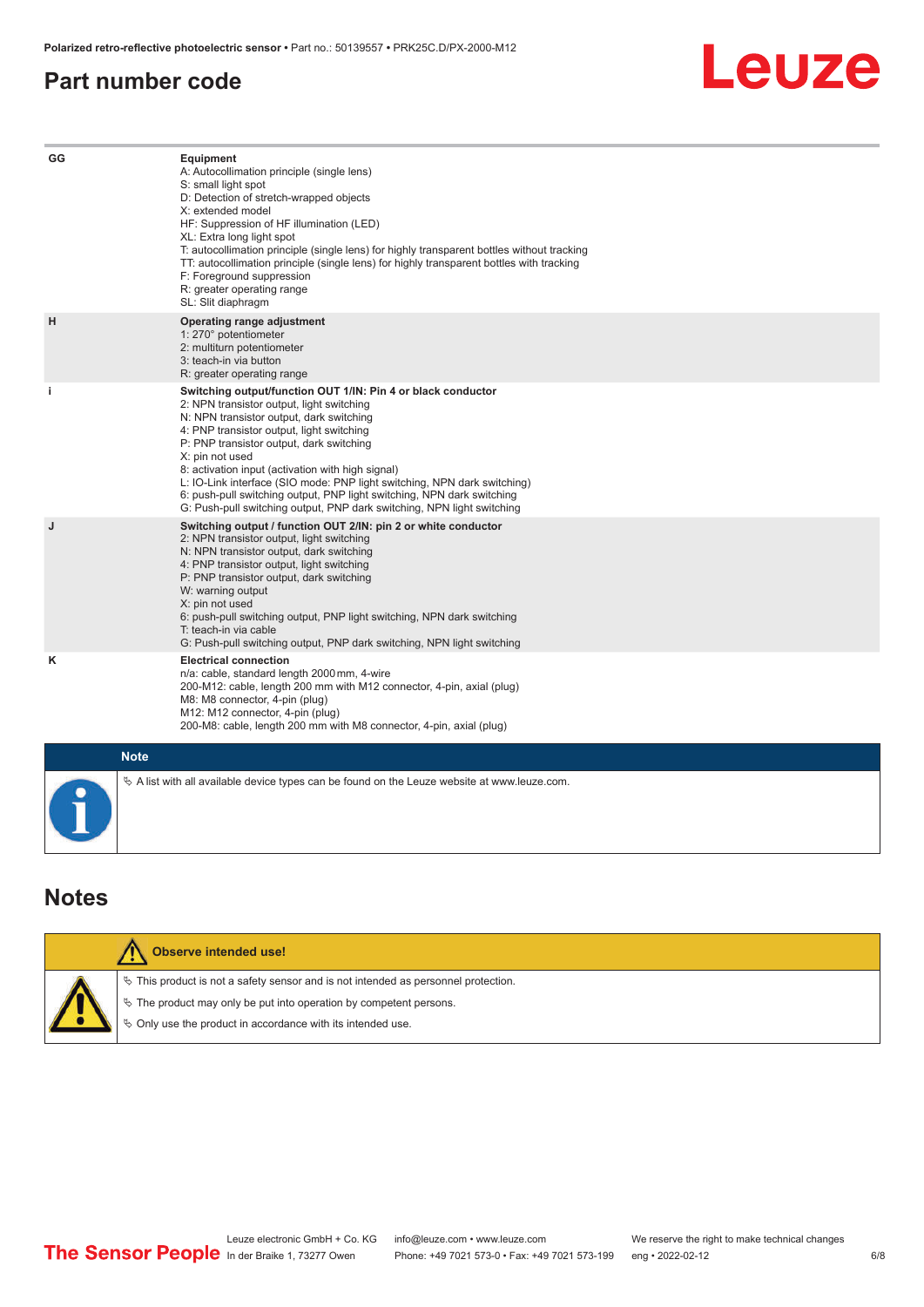### <span id="page-6-0"></span>**Further information**

Leuze

- Light source: Average life expectancy 100,000 h at an ambient temperature of 25 °C
- Sum of the output currents for both outputs 100 mA
- Use in safety-relevant applications in accordance with EN ISO 13849-1:2015, e.g. muting, protective field switchover of safety laser scanners

#### **Accessories**

### Connection technology - Connection cables

|   | Part no. | <b>Designation</b>     | <b>Article</b>   | <b>Description</b>                                                                                                                                          |
|---|----------|------------------------|------------------|-------------------------------------------------------------------------------------------------------------------------------------------------------------|
| œ | 50130657 | KD U-M12-4A-P1-<br>050 | Connection cable | Connection 1: Connector, M12, Axial, Female, A-coded, 4-pin<br>Connection 2: Open end<br>Shielded: No<br>Cable length: 5,000 mm<br>Sheathing material: PUR  |
|   | 50130694 | KD U-M12-4W-P1-<br>050 | Connection cable | Connection 1: Connector, M12, Angled, Female, A-coded, 4-pin<br>Connection 2: Open end<br>Shielded: No<br>Cable length: 5,000 mm<br>Sheathing material: PUR |

#### Mounting technology - Mounting brackets

| Part no. | <b>Designation</b> | <b>Article</b>   | <b>Description</b>                                                                                                                                                                                                            |
|----------|--------------------|------------------|-------------------------------------------------------------------------------------------------------------------------------------------------------------------------------------------------------------------------------|
| 50118543 | BT 300M.5          | Mounting bracket | Design of mounting device: Angle, L-shape<br>Fastening, at system: Through-hole mounting<br>Mounting bracket, at device: Screw type, Suited for M4 screws<br>Type of mounting device: Adjustable<br>Material: Stainless steel |

#### Mounting technology - Rod mounts

| Part no. | <b>Designation</b> | <b>Article</b>  | <b>Description</b>                                                                                                                                                                                                                                           |
|----------|--------------------|-----------------|--------------------------------------------------------------------------------------------------------------------------------------------------------------------------------------------------------------------------------------------------------------|
| 50117252 | BTU 300M-D12       | Mounting system | Design of mounting device: Mounting system<br>Fastening, at system: For 12 mm rod, Sheet-metal mounting<br>Mounting bracket, at device: Screw type, Suited for M4 screws<br>Type of mounting device: Clampable, Adjustable, Turning, 360°<br>Material: Metal |